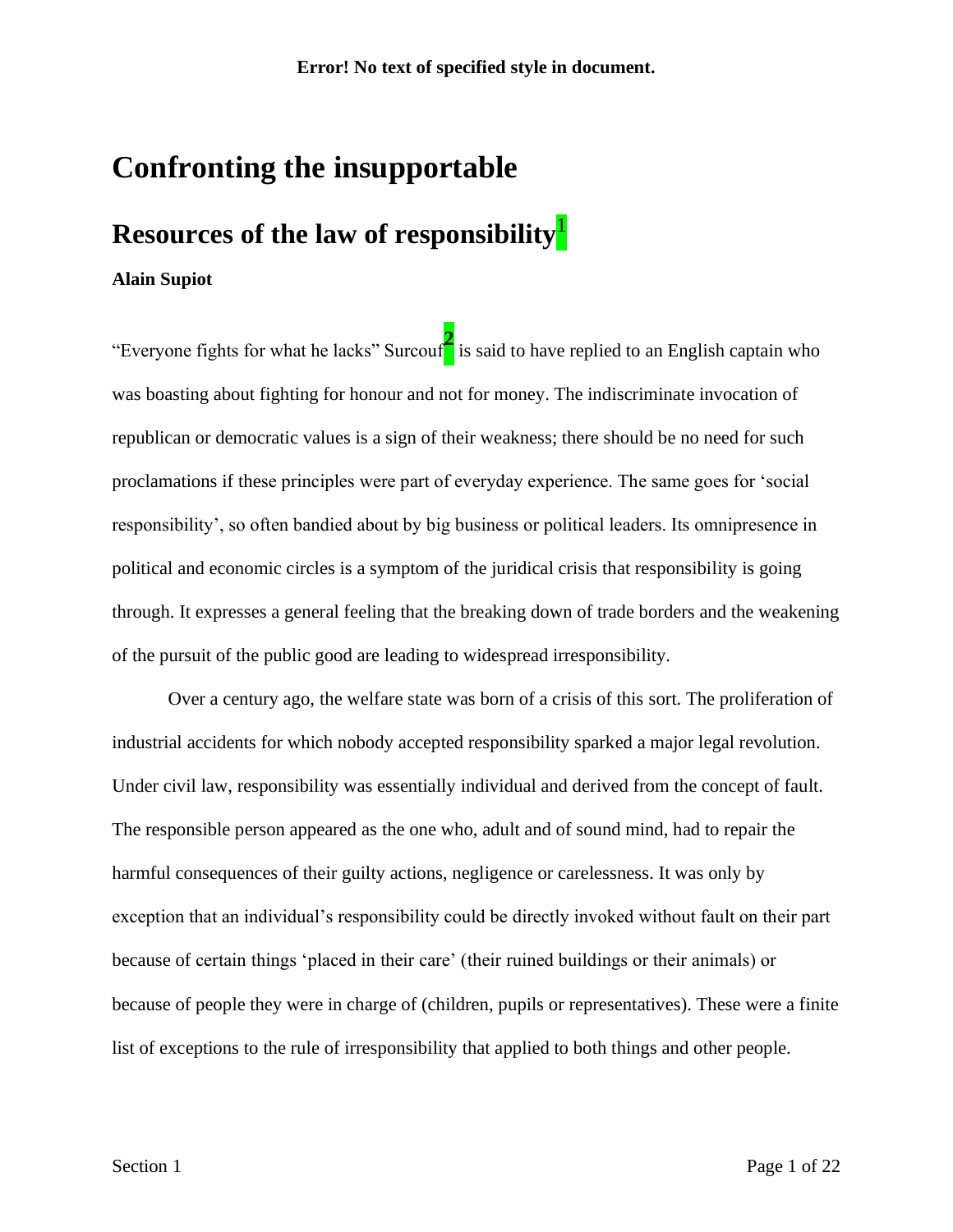#### **Error! No text of specified style in document.**Confronting the insupportable

To be able to repair harm for which no-one was judged to be responsible – notably a reduced or lost capacity to earn a living – people had to rely largely on their own resources, i.e. their prudential arrangements, or failing that on the older of younger generations of their own family or on charity. This was notably the type of charity that was known as 'paternalism'. It is making a come-back today in the guise of 'corporate social responsibility' (CSR). As is implied by the notion of *patronat*, **3** which has since been rejected by business leaders, some employers motivated by faith or morality felt that they had responsibilities towards their workers comparable to those of a father towards his children. They thus looked after their workers like children, watching over their conduct and providing them help and assistance as needed. This social responsibility was voluntary, and God was its only guarantor.

These limits to civil responsibility did not survive the shock of the Industrial Revolution and the large increase in harm caused by machines. The shock brought about the broadening of responsibility for things that one has under one's care. The starting point for this broadening in all industrialised countries was the introduction at the end of the nineteenth and the beginning of the twentieth centuries of a specific regime of reparation for workplace accidents. This legal turning point led not only to a broadening of responsibility for things, but also to a corresponding expansion of risk insurance mechanisms. Initially voluntary, the responsibility for things became obligatory for the most serious risks to which the working class were exposed: accidents but also illness, old age and unemployment. The combination of broader responsibility and compulsory insurance was the mortar of the first pillar of the welfare state, i.e. a state guarantor of solidarity in the face of risks. This legal revolution brought about the decline of paternalism: so long as they acquitted themselves of their insurance obligations by paying the relevant dues, businesses no longer had to be concerned about misfortunes affecting their employees. Family solidarity

Section 1 Page 2 of 22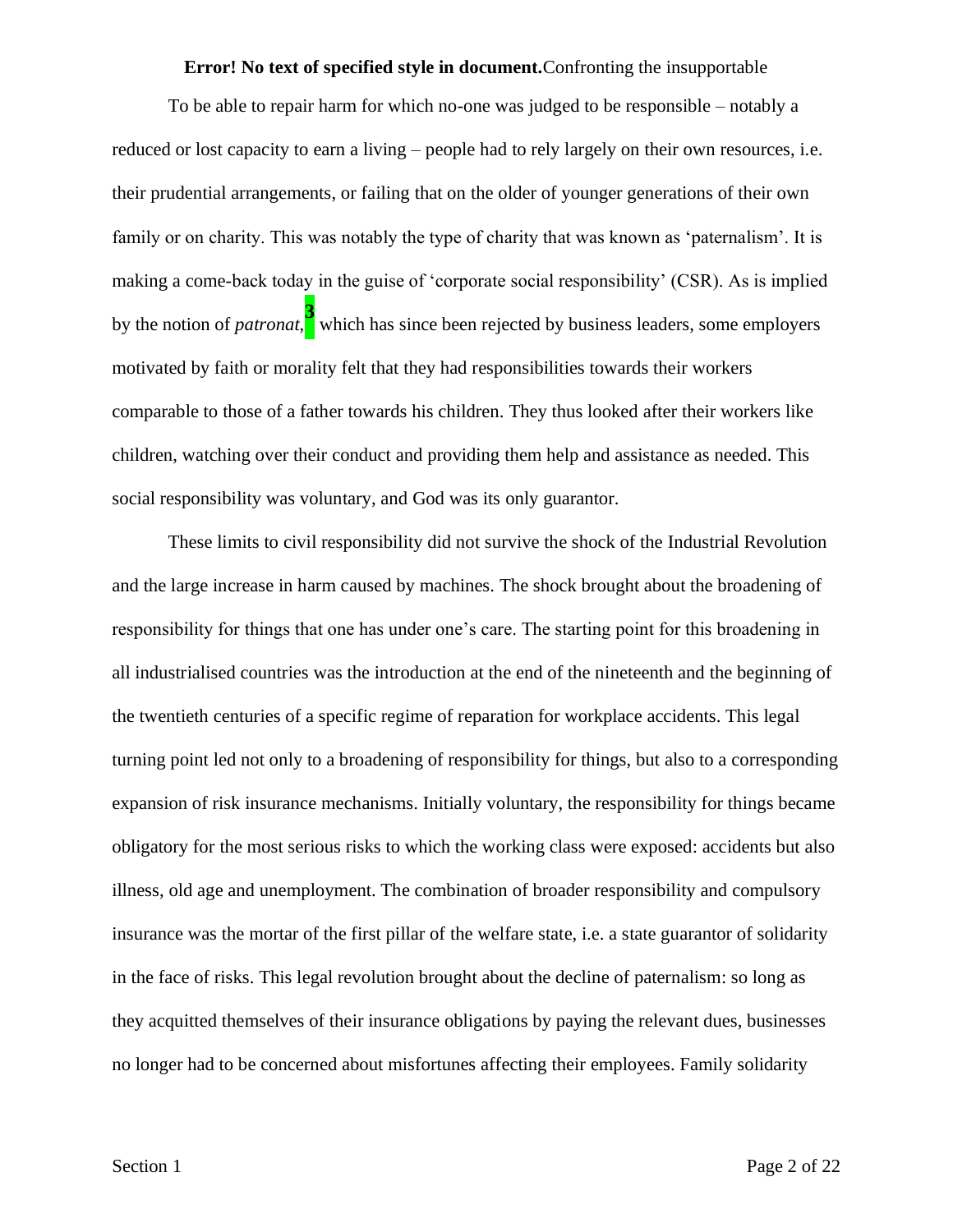**Error! No text of specified style in document.**Confronting the insupportable underwent a similar evolution. The rise of pension schemes freed those active in the workforce from having to provide financially for the needs of their ageing parents. Thus an impersonal duty of solidarity requiring the payment of taxes and levies took over in large measure from the personal duties of help and assistance which ensured the cohesion of traditional societies. The expansion of capitalism was thus facilitated by the transfer of responsibility for risks affecting employees to social insurance mechanisms. Employers were able, legitimately, to no longer concern themselves with the lives of their employees – their education, health, financial security, education, health and family costs – and thus to treat work as an economic resource available on a market determined solely by the calculation of utility. More generally this transfer of responsibilities has nurtured in the population as a whole the illusion of neither being responsible nor needing to rely on anyone else, in other words the illusion of a subject capable of independently determining their life.

The whole of this institutional edifice is being shaken today in the context of what is called globalisation, which is the establishment of a total market on a planetary scale. Free circulation of capital and goods thrusts all states into a global competition where each one must, according to the liberal doctrine of David Ricardo, pursue its 'comparative advantage'. This comparative advantage may lie in natural or 'human' resources which states are thereby encouraged to over-exploit to maintain their global competitiveness. They all find themselves engaged, willy-nilly, in what the British prime minister recently called a 'global race', that's to say a mortal race whose guiding principle is reduction of labour costs, which has become the beall and end-all of the economic policies followed by all governing parties in Europe. By resorting to outsourcing, international sub-contracting or expatriate staff, a company can operate in a market while largely escaping taxes and social levies. The establishment of this total market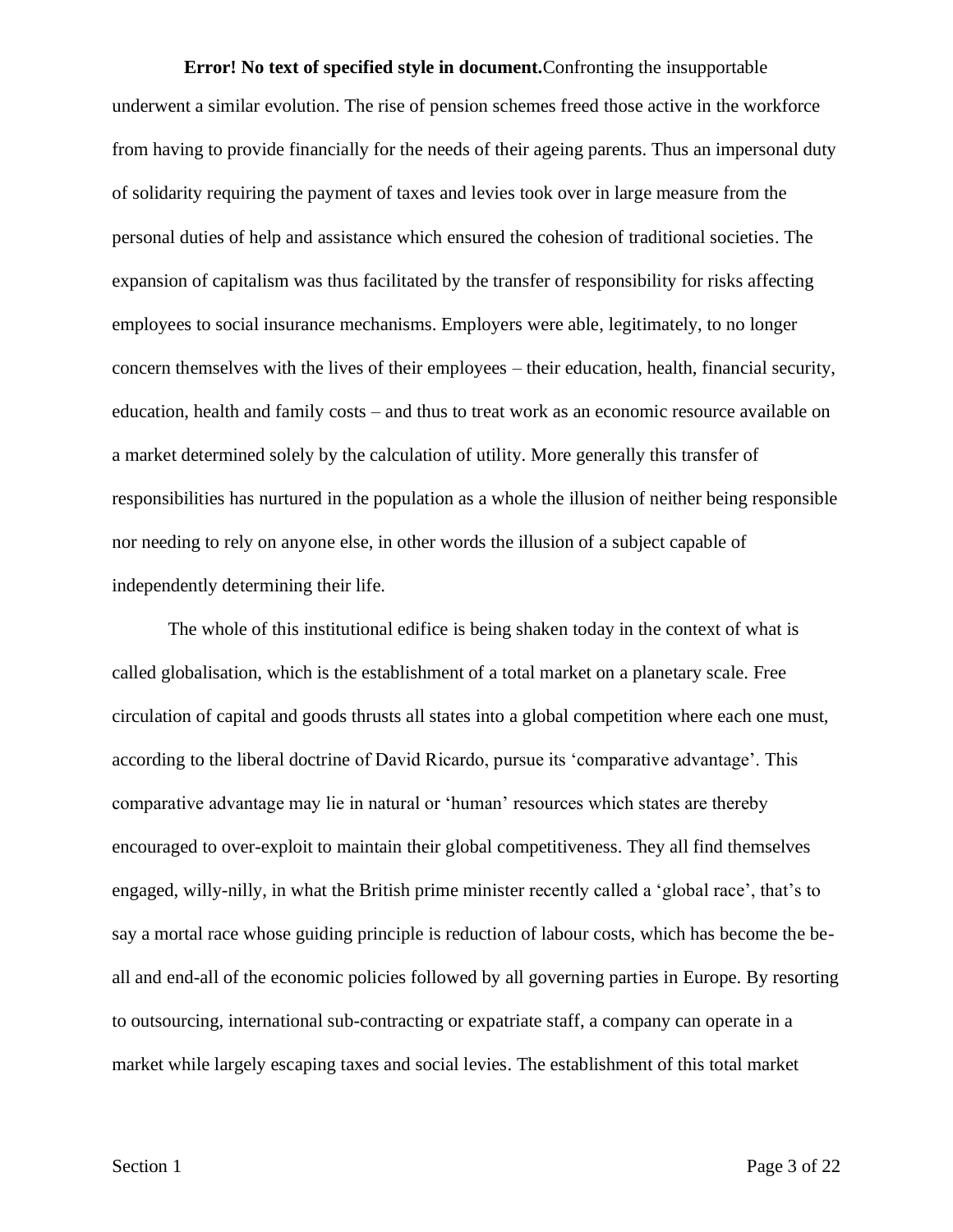**Error! No text of specified style in document.**Confronting the insupportable brings with it an increase in systemic risks. These risks includes financial risk, with the abandonment in 1971 of fixed exchange rates in favour of floating currencies, considered as commodities like others and whose value no longer has any internationally recognised guarantee; as well as ecological risk, of which climate change is but one of its multiple aspects with the over-exploitation of natural resources, which continue to be treated as commodities whereas they are a vital means for the survival of our societies. These new risks add to the resurgence of social risks that the welfare state had succeeded in curbing. The lesson from the two world wars according to which "universal and lasting peace can be established only if it is based on social justice"**<sup>4</sup>** is forgotten and the abandonment of any social justice objective at the international level is accompanied unsurprisingly by a huge rise in inequality, unemployment and economic migrants, and a return of religious, nationalist, and identity extremism and more broadly of violence.

The rise of these dangers is accompanied by the weakening of the capacity of states to remain the guarantors of the principle of responsibility, i.e. of their capacity to make those who hold economic power answerable for the consequences of their decisions. This dissociation of the place of power from the place where responsibility lies imposes risks on those least able to protect themselves. From a legal point of view, the question is thus how to reconnect power and responsibility so as to avoid the transfer of risks to the weakest. To achieve this it is necessary to 'take responsibility seriously'.**<sup>5</sup>** This question leads one to extend the principle of responsibility in a broader sense such as the obligation to prevent or repair the harmful consequences of one's actions without prejudice to whether the responsibility is civil, penal or contractual or fault- or risk-based.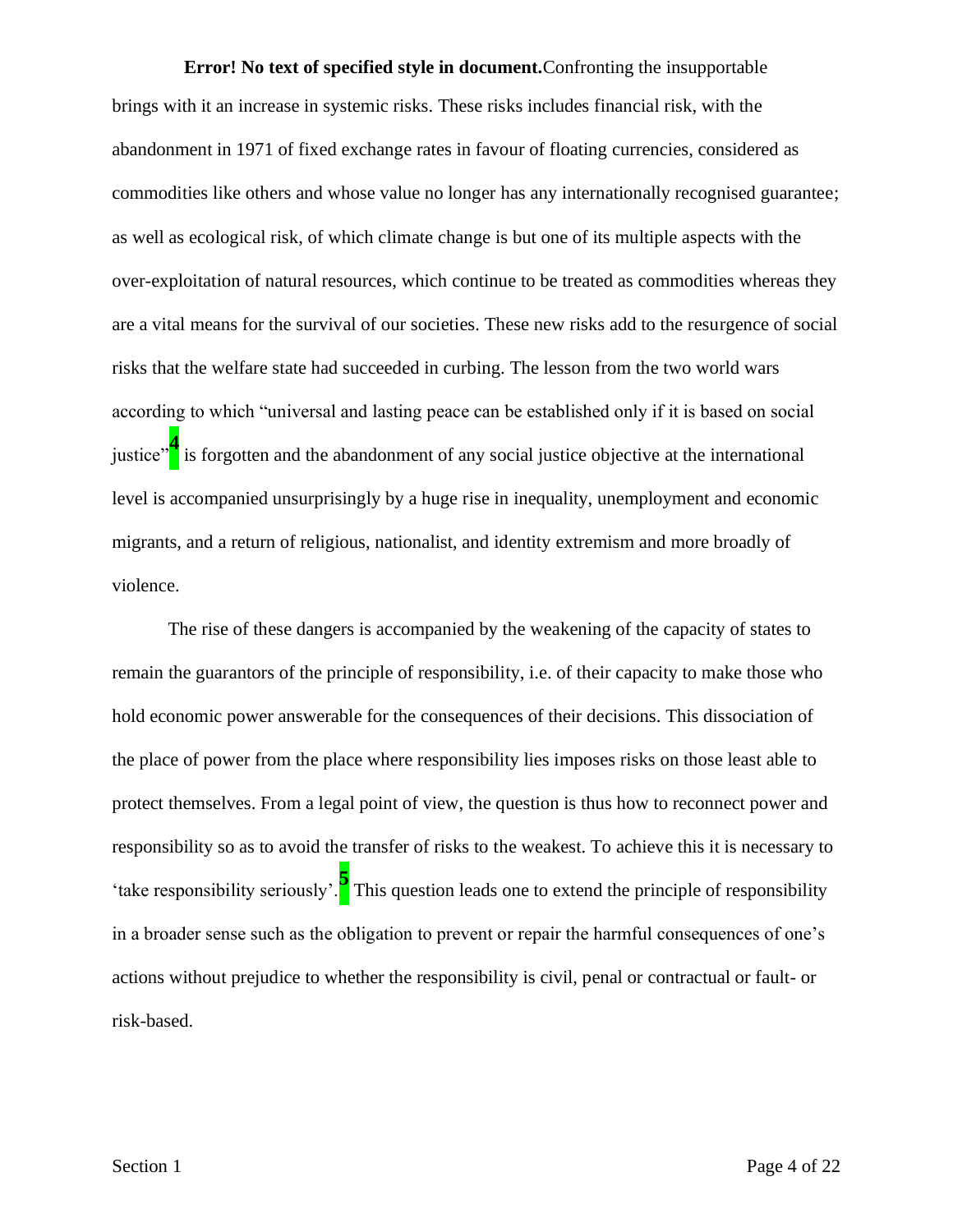#### **Error! No text of specified style in document.**Confronting the insupportable

Our collective thinking focuses on responsibilities for what Karl Polanyi has termed 'fictitious commodities' – nature, labour and currency. They are fictitious because capitalism causes them to be treated as commodities despite the fact that they are not the products of economic activity. They are in fact preconditions for any market activity. What is in play here are legal fictions, i.e. non-material means whose function is to make a certain mental representation of the world liveable. To fulfil this function, legal fictions must – unlike literary fiction – take into account the principle of reality. Property law for example gives legal form and force to humanity as 'master and possessor of nature'. But for this representation to be sustainable over the long term, it is necessary to take full account of reality, which is also that of man's dependence with respect to nature. So it is necessary to regulate the use of property law in order to avoid the destruction of our rural milieu. That is precisely the purpose of environmental law. By means of legal provisions guaranteeing the protection of nature, one can act *as if the* earth were a commodity. Similarly, through labour law ensuring long-term training and replenishment of the workforce, one can act *as if* labour were a commodity and thus institute a labour *market*. And through those institutions that guarantee the value of currency, one can act as if currency were a commodity like any other, able to be traded on financial *markets.*

The danger of these constructs is that they encourage the treatment of fictions as real and the forgetting of the legal foundation on which capitalism rests. As it is no longer supported in this way, capitalism becomes 'insupportable' – neither sustainable nor tolerable. This omission is widespread because of the economic orthodoxy which serves as a credo of globalisation and thrusts all states into a race to deregulate the use of nature, labour and currency. Treating nature, work and currency as realities and not as fictions clearly runs the risk of a brutal return of the principle of reality. For example, it was foreseeable that financial markets, which were the most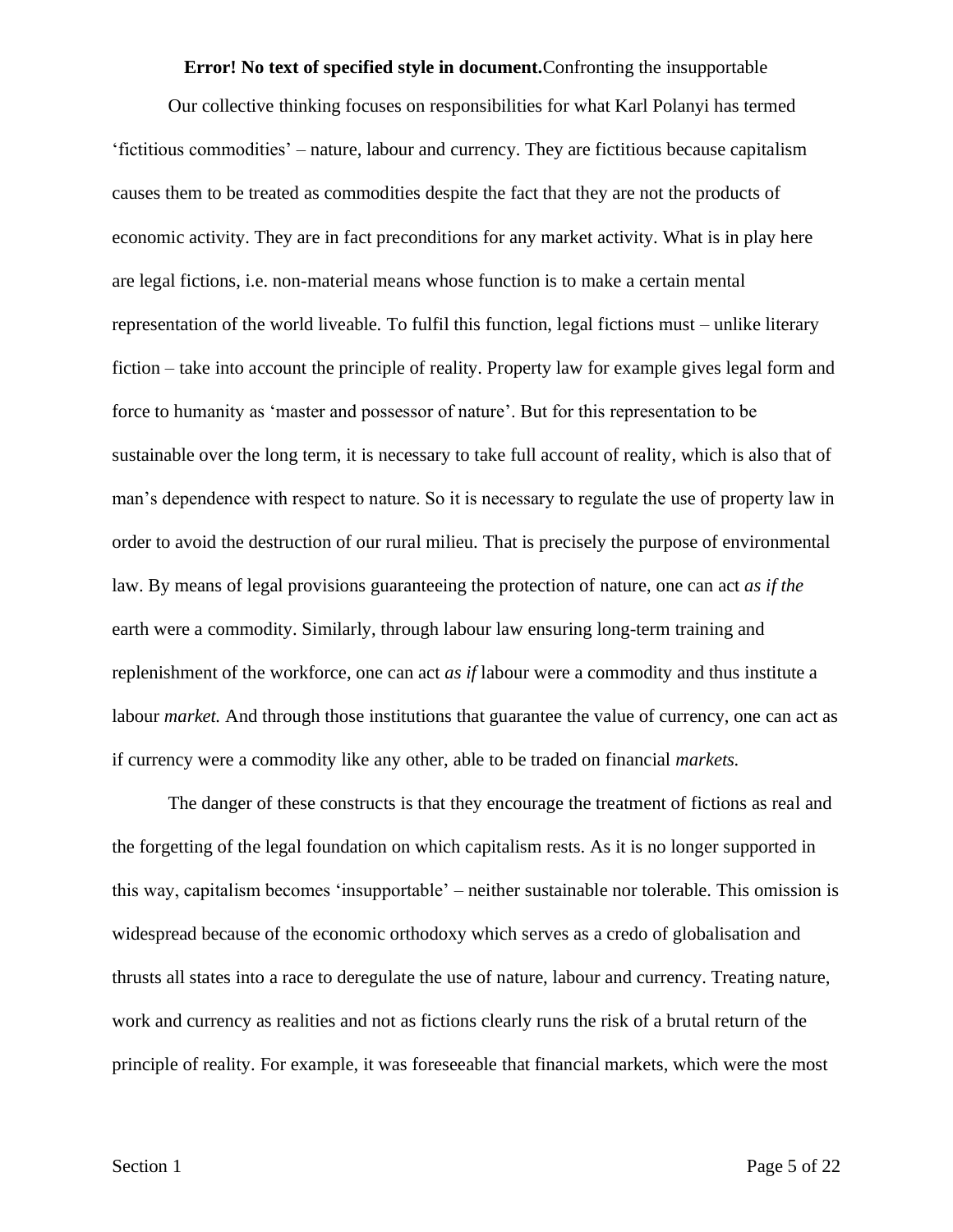**Error! No text of specified style in document.**Confronting the insupportable thoroughly deregulated, would be where this principle would return first. But the implosion of financial markets in 2008 was not enough to shake the world, or rather the world's leaders, out of their doctrinal sleep. Instead of working to re-regulate failing financial markets, all governmental parties in Europe made deregulation of labour markets their overriding political priority. The disappearance of trade borders having replaced the rule of law by 'law shopping' on a global level, each state tries to acquire or maintain its comparative advantage embodied in more and more lax and thus more 'attractive' regulation for investors. Such a system undermines the financial foundations of the welfare state just where it was the most fully developed. It also slows its development in the emerging economies who are always threatened with losing their comparative advantage if they take it upon themselves to raise labour costs, increase taxes or protect the environment. It also makes businesses themselves more vulnerable. Their networked organisation exposes them to new risks insofar as they now only have indirect control over the production chain of their products. And they find themselves subject to higher and higher demands for short-term profitability, notwithstanding their financial security and long-term investment needs.

Given their crucial importance for the common future of humanity, fictitious commodities are at the same time those for which irresponsible behaviours are the most dangerous and where it is the most difficult to apply the principle of responsibility. That is why we have centred our work on responsibilities with regard to ecological, social and financial risks. Each of these risks raises specific questions, which should not be ignored, but they are also interdependent, so one must also take account of what links them. There are many examples of these links. The financial crisis of 2008 gave us an idea of the social disasters that that could be brought about through the collapse of deregulated financial markets. More broadly, a system that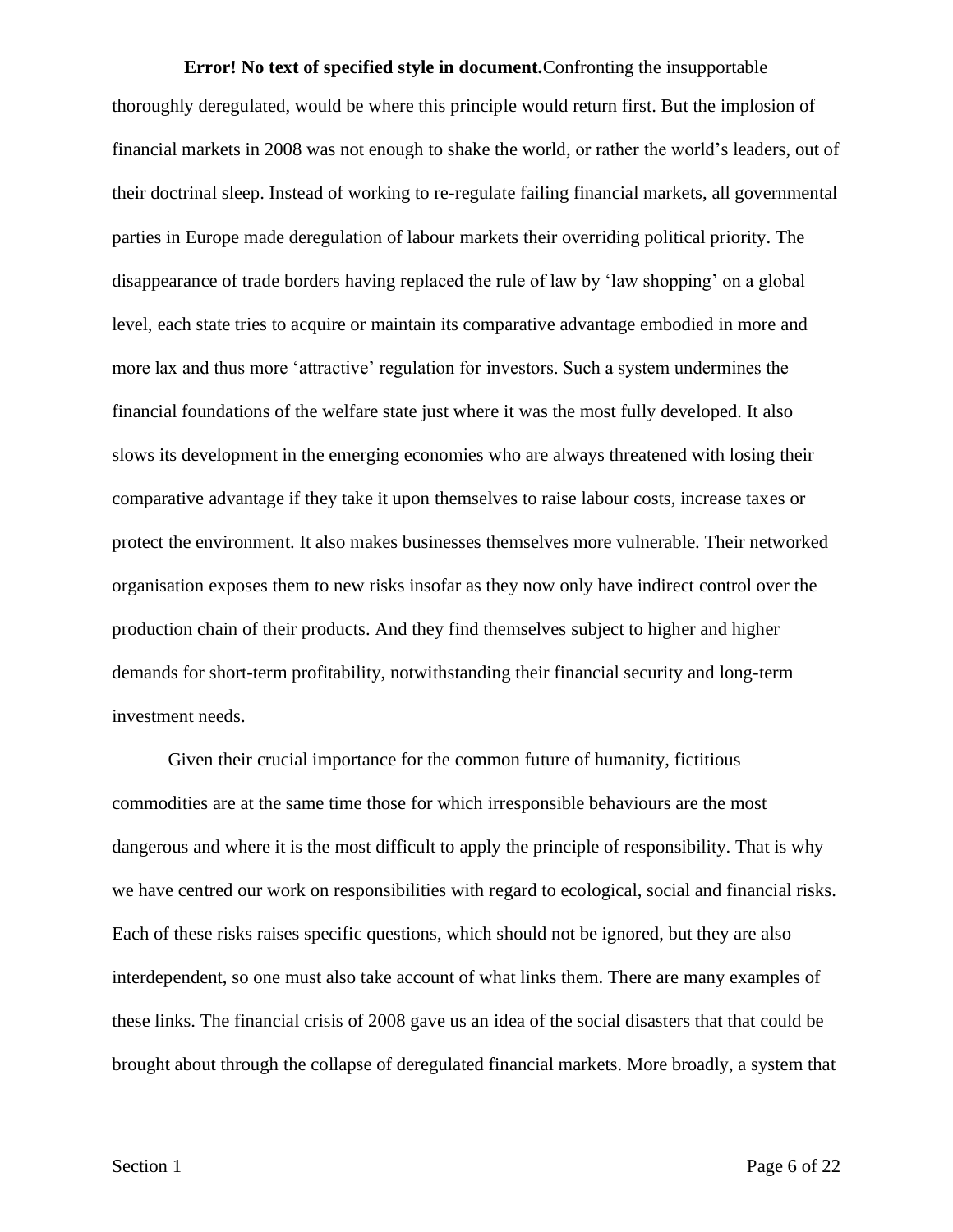**Error! No text of specified style in document.**Confronting the insupportable encourages sourcing from distant suppliers rather than those closer to home for purely financial reasons based on comparative advantage and lower labour and environmental constraints engenders irresponsibility in all these areas at the same time. For example, the recent dismantling of customs barriers which protected agriculture or small farmers in African countries to increase the profits of European agri-food companies is a decision with severe consequences for labour (unemployment and mass emigration in Africa, proletarianisation of farm labour in Europe) and the environment (pollution and the many other harmful effects of industrial farming). So the risks attached to fictitious commodities are not only systemic, they are also inter-systemic.

These themes are reflected in the organisation of our work**<sup>6</sup>** . Following a method that reflects a perspective of *mondialisation*, **7** the first part aims to examine the notion of responsibility through the lens of the diversity of civilisations. Our legal concepts are neither intemporal nor universal. They have a history and are not necessarily identical everywhere they occur. It was thus useful to explore this historical depth and adopt for a moment outside perspectives on what we call 'responsibility'. We can learn a great deal from this exploration. It shows both the distinctiveness and the diversity of the different branches of our own legal tradition and how it was appropriated by other civilisations in the form of neologisms each with its own shade of meaning. It shows too that these civilisations share an idea that is masked in our case by the crushing weight of the concept of property: the idea that all human societies, if they are to last, need guardians of their *oecumene*, the guarantors of the ties between people and their milieu in which they live.  $( \ldots )$  This is an important lesson which invites us to see responsibility in terms of duty to take charge, conduct to follow and balances to preserve and not only as the duty to respond to harm that may be caused after the event. This lesson also raises a major question that has had no response: who are the guardians of the earth in the age of globalisation?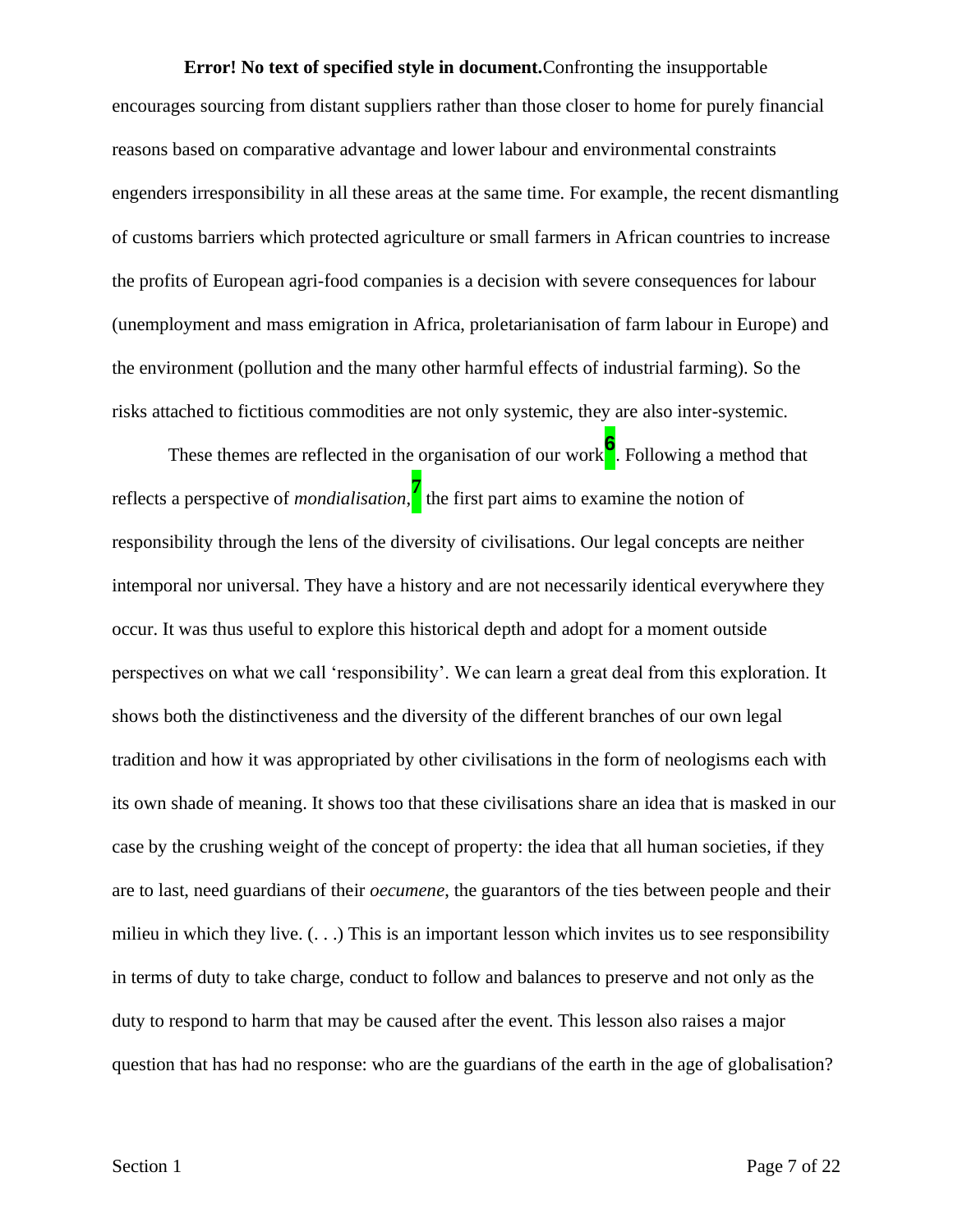**Error! No text of specified style in document.**Confronting the insupportable In the second section**<sup>8</sup>** , the responsibility for fictitious commodities is dealt with by themes, through the study of questions relating to ecological, social and financial responsibility. (. . .) From this panorama a contrasting picture emerges: where the shadows unsurprisingly dominate over the highlights. The Ebola crisis revealed the deadly effects of structural adjustment policies imposed by the International Monetary Fund (IMF) as well as the serious shortcomings of the World Health Organization (WHO). Where it is not simply misleading advertising, corporate social responsibility appears as neo-paternalism, admirable no doubt, but without any significant legal weight.

Lacking meaningful reforms, financial markets are now latching on to the ecological crisis as a new gaming table, from which they can take profits without providing in compensation the least protection against the ensuing risks. There are some encouraging signs, however, which can guide future reforms. This is notably the case of ecological responsibility, which is appearing in both civil and criminal contexts. This legal progress is happening in tandem with greater political awareness as is shown by regulatory initiatives in the United States designed to mitigate climate change. Finally, there are increasing signs that corporate social responsibility is acquiring a degree of legal force as is shown in France by legislation on the duty of care by multinational companies and the recent reforms of commercial law in China.

The third part**<sup>9</sup>** considers responsibility for fictitious commodities from a horizontal point of view, starting from three unavoidable questions for anyone who takes responsibility seriously: who are those responsible? Who can initiate recourse relating to responsibility? Who is the judge of responsibility? The first question is especially important when it comes to invoking the responsibility of businesses. Recourse to moral personality, in other words legal masks, gives economic decision-makers the ability to appear masked on the stage where transactions take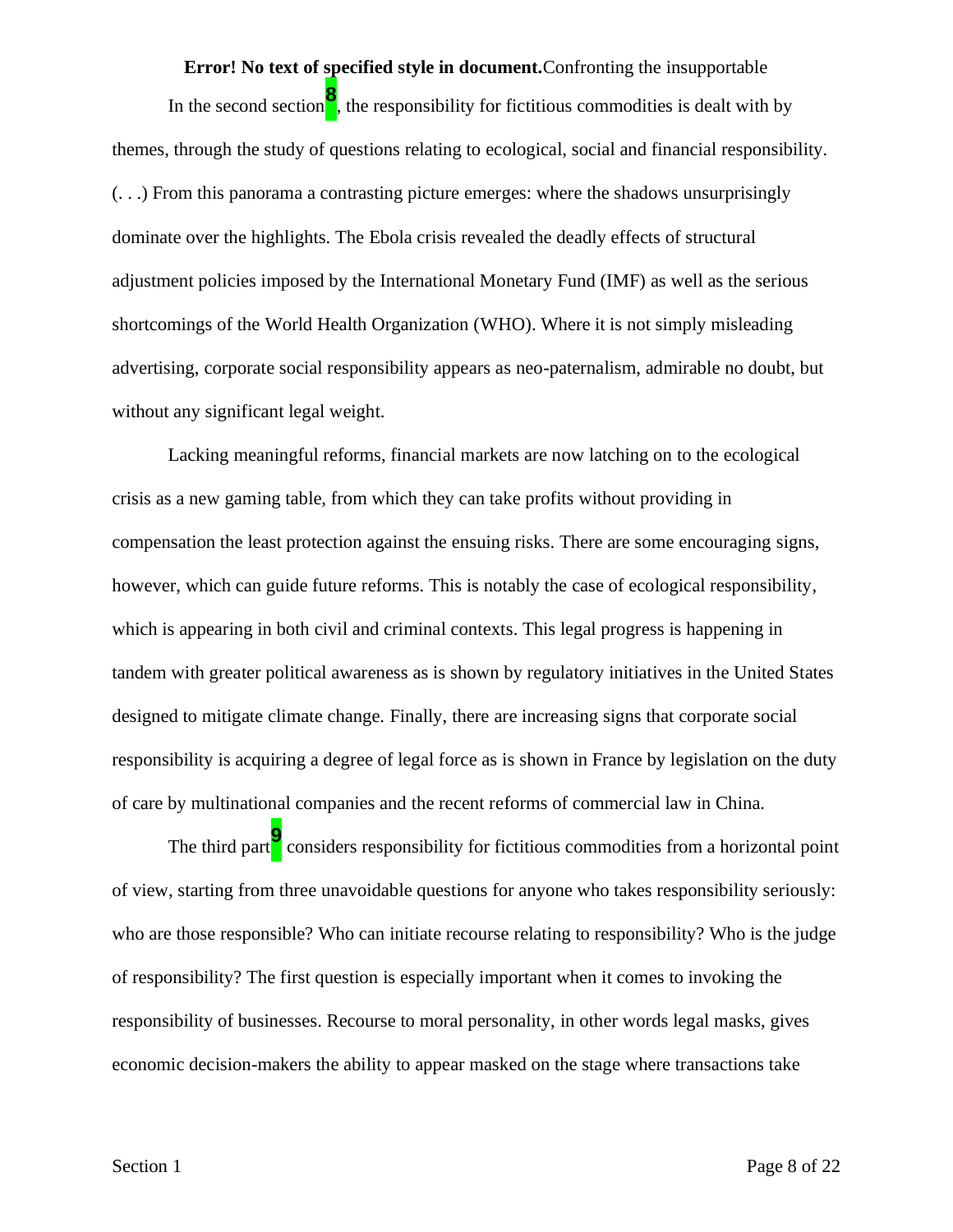**Error! No text of specified style in document.**Confronting the insupportable place. Thus the responsibility of their actions falls on other people whom they are in control of or for whom they establish a legal presence. The limitation of responsibility was since the beginnings both one of the most powerful levers and one of the greatest dangers of recourse to two important tools of capitalism, the trust and the limited company. Nowadays, the internationalisation and the networked organisation of companies enables them to be made the tools of what Pierre Calame has called an 'unlimited irresponsibility company'. Lacking legal means to remove these masks, it is always in the end states that find themselves having to be the response of last resort to ecological, social or financial disasters brought about by this irresponsibility. That is a reason to impose on large companies a social and environmental responsibility worthy of the name, with legal force and applicable to the management level. There has been some progress in this direction as is seen by the legal status given to corporate social responsibility in India, and US laws establishing the personal responsibility of business leaders for accounting and finance. But the competition of standards that characterises globalisation pushes states towards complacency or even complicity with the irresponsible behaviour of 'their' major companies. This leads to the growing issue of the protection of whistleblowers who expose this behaviour and more generally of action by civil society or unions.

The third challenge in order for responsibility for fictitious commodities to be taken seriously is establishing the competent authority to judge it. The judge is the cornerstone of any legal system. Our work has shown that there are ways of bringing those responsible for ecological, social or financial disasters to justice either nationally or internationally. If they are little used, it is often because of timidity or the collusion of states with the perpetrators. The contrast between Europe and the United States here is striking. In order to bring to heel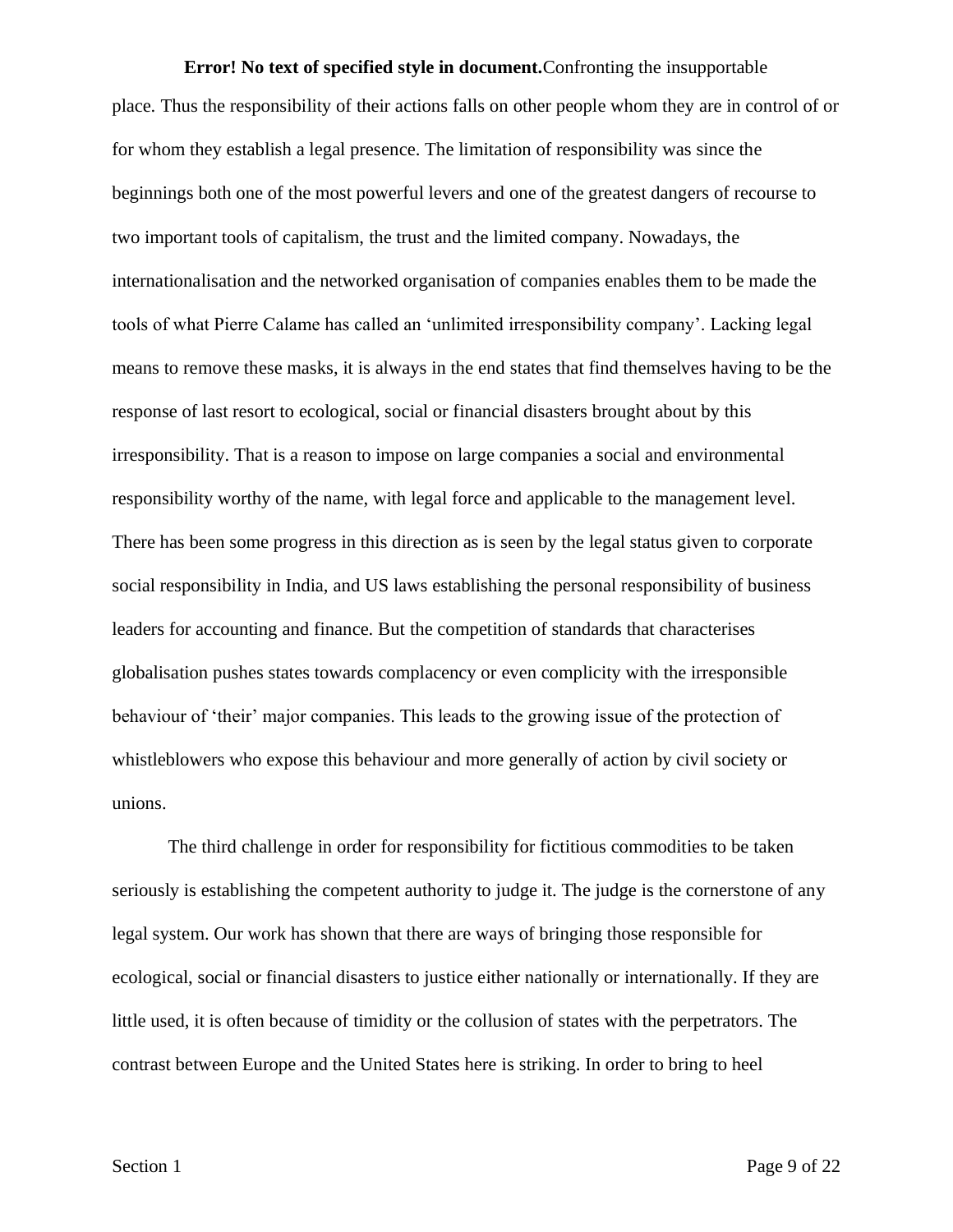**Error! No text of specified style in document.**Confronting the insupportable multinationals guilty of corruption, the US Department of Justice has acquired extraterritorial powers to apply US law abroad so sweeping that they have become matters of concern. In Europe, however, it seems no-one dares to point out the responsibility of Goldman Sachs bank in the bankruptcy of Greece by assisting with the false accounting that allowed Greece's entry into the Eurozone. And this was despite the fact that the market power available to the EU to investigate such questions of responsibility would be equivalent to that of the US.

We are at a turning point in the law of responsibility comparable to the one that gave rise to the welfare state. In some respects this turning point might seem like a U-turn. States can no longer assume their role of guarantors of an objective responsibility in the face of risks stemming from the dynamic of capitalism. The mechanisms advocated by liberalism of old resurface: savings, corporate paternalism and private or public charity. But this resurgence is not simply a repeat, for these mechanisms have taken on a new character when employed at a global level. Today, savings take the form of pension funds and banking insurance, promising financial security that has no need for a guarantor of the value of the currency. Paternalism has taken the form of corporate social and environmental responsibility, promising self-regulation which by virtue of procedure-based compliance systems provides freedom from any heteronomous responsibility. Public charity has taken the form of *workfare* or the *active welfare state*, promising to make poor people more responsible, and to control public expenditure, while universal social security is changed by stealth into a minimum foundation of social rights. Private charity has taken on the form of non-governmental organisations and foundations whose growth corresponds to the withdrawal of the state. In all but extreme cases, the state hands over to private entities a large share of its social, environmental and financial powers. This should logically be accompanied by a greater responsibility on the part of these entities, first and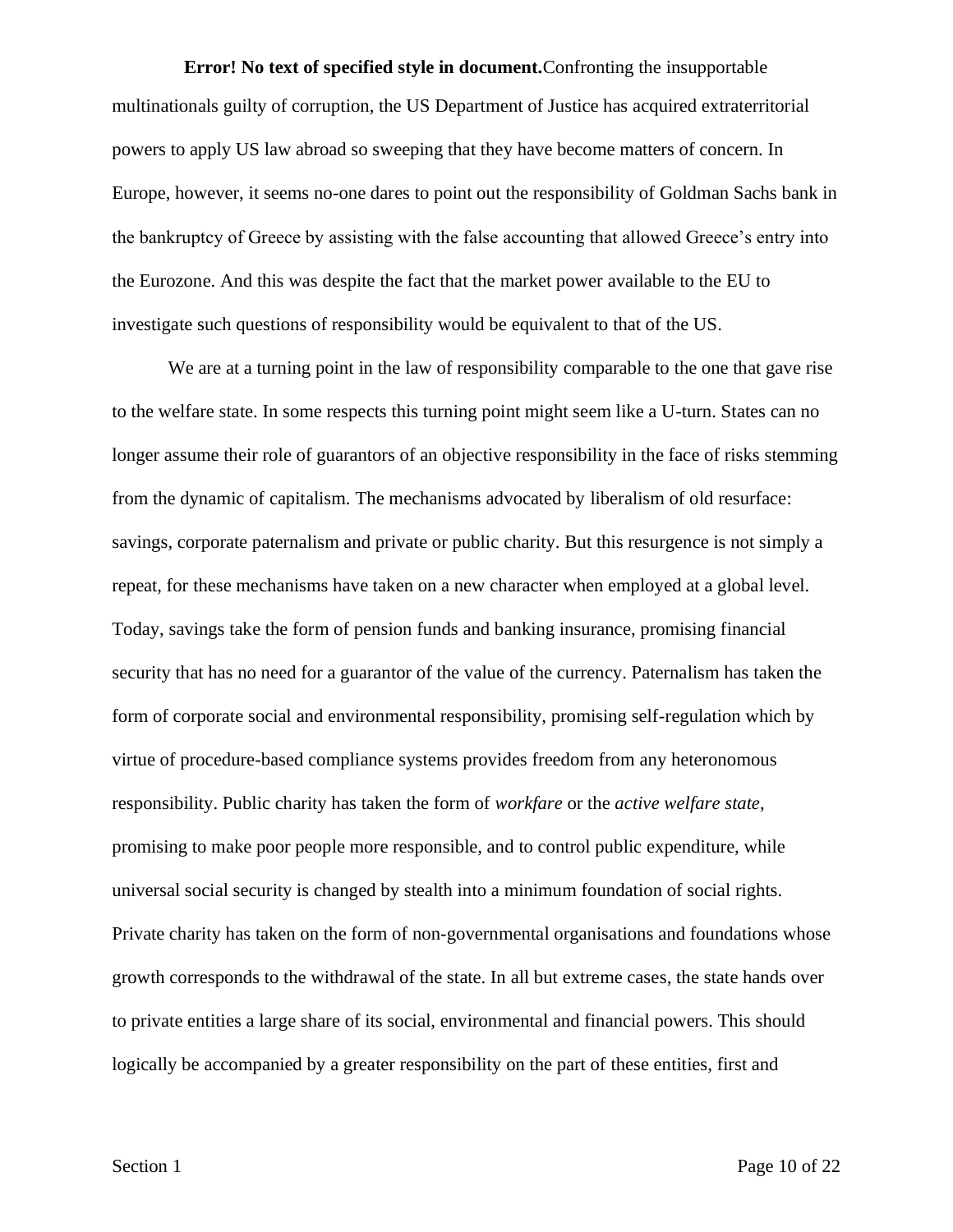**Error! No text of specified style in document.**Confronting the insupportable foremost transnational corporations whose choices contribute to determining the fate of people and nature and the value of the currency. But it must be said that this transfer of power has not been accompanied by a corresponding transfer of responsibilities, i.e. by a re-articulation of public and private responsibilities which reflects the new distribution of power.

If such a re-articulation appears difficult to conceive, it is because we continue to think within a paradigm of a legal order ruled by the law. Under such an order, which corresponded to a society of sovereign states, the latter were responsible for preserving the long-term viability of people, nature and the currency. This responsibility does not arise from an economic assessment; it is the necessary condition for making such an assessment. As long as these unquantifiable values are the responsibility of states, businesses have no responsibility towards them beyond obeying the laws by which states undertake their protection. As long as they pay their taxes and social levies and respect labour and environmental law, they are free to concentrate solely on the calculation of their utilities. In this context, the famous statement by Milton Friedman according to which "the only social responsibility of businesses is to make a profit"**<sup>10</sup>** reflected a very primitive conception of the company, but was not at all shocking at the time.

The situation is different in a legal universe where the free circulation of goods and capital allows companies to escape from oversight by states through law shopping. At this global level there is no independent external body which can assume social, environmental or monetary responsibilities, which consequently fall on the businesses themselves. For financial risks, they have had recourse to derivatives whose enormous growth over the past 30 years is well-known. The amount tied up in derivatives held off-balance sheet by so-called systemically important banks reached the extraordinary amount of 720,324 billion dollars in 2012, fifteen times their balance sheets and ten times global GDP. The 2008 financial collapse nonetheless showed that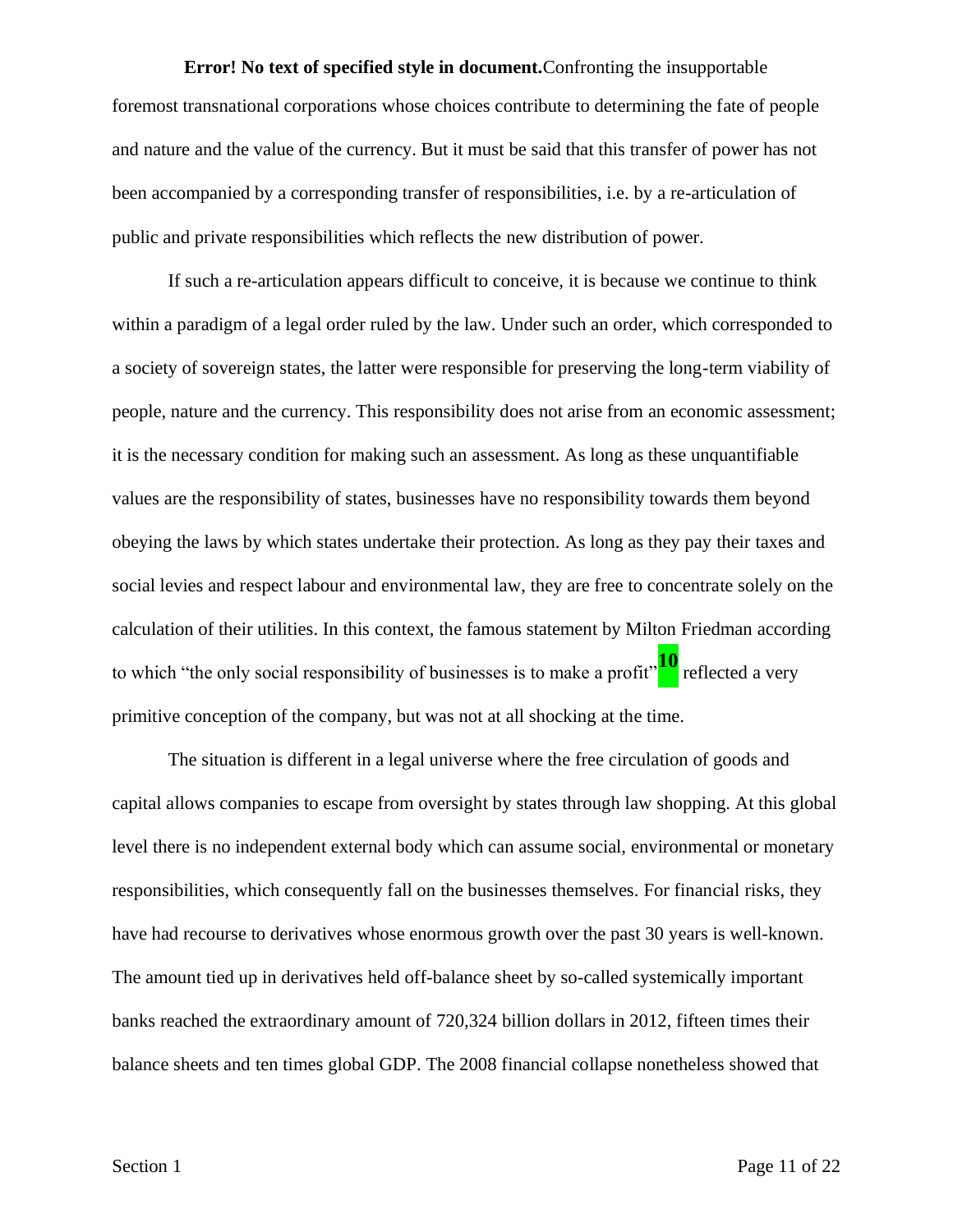**Error! No text of specified style in document.**Confronting the insupportable these horizontal guarantees, far from militating against the absence of an international guarantor of the value of currency, were leading instead to an uncontrollable dissemination of risks in this area, reinforcing irresponsibility rather than responsibility.

For natural and human resources, environmental and social responsibility (ESR) like the former paternalism has a purely voluntary basis and businesses that adopt it seek as far as possible to keep it out of legal frameworks. Taking responsibility seriously implies on the contrary giving legal force and coherence to these undertakings. This can occur in specific cases through a legislator, a national judge or a collective international negotiation. But more broadly, the question of the re-articulation of corporate or state responsibility for social or environmental matters cannot be understood independently of the profound changes affecting legal relationships in the post-industrial world.

The thinking embodied in 'government by numbers' which accompanies the digital revolution and the plan to establish a total market has the dual effect of overturning the rule of law and creating a resurgence of ties of allegiance as a paradigm of a legal relationship. This new paradigm makes one subject subordinate to the objectives of another which at the same time oversees it and cedes a degree of autonomy to it or accords it a degree of protection. It takes account of new form of individual labour relationships (salaried or non-salaried) as well as new forms of organisation of businesses (in production chains and networks) and new forms of dependency of some states through their voluntary adherence to unequal treaties or structural adjustment programmes which take away part of their sovereignty. Instead of being occupied by subjects acting feely under the auspices of a common law through which all responsibilities are determined, the legal stage is now occupied by subjects engaged in multiple ties of allegiance.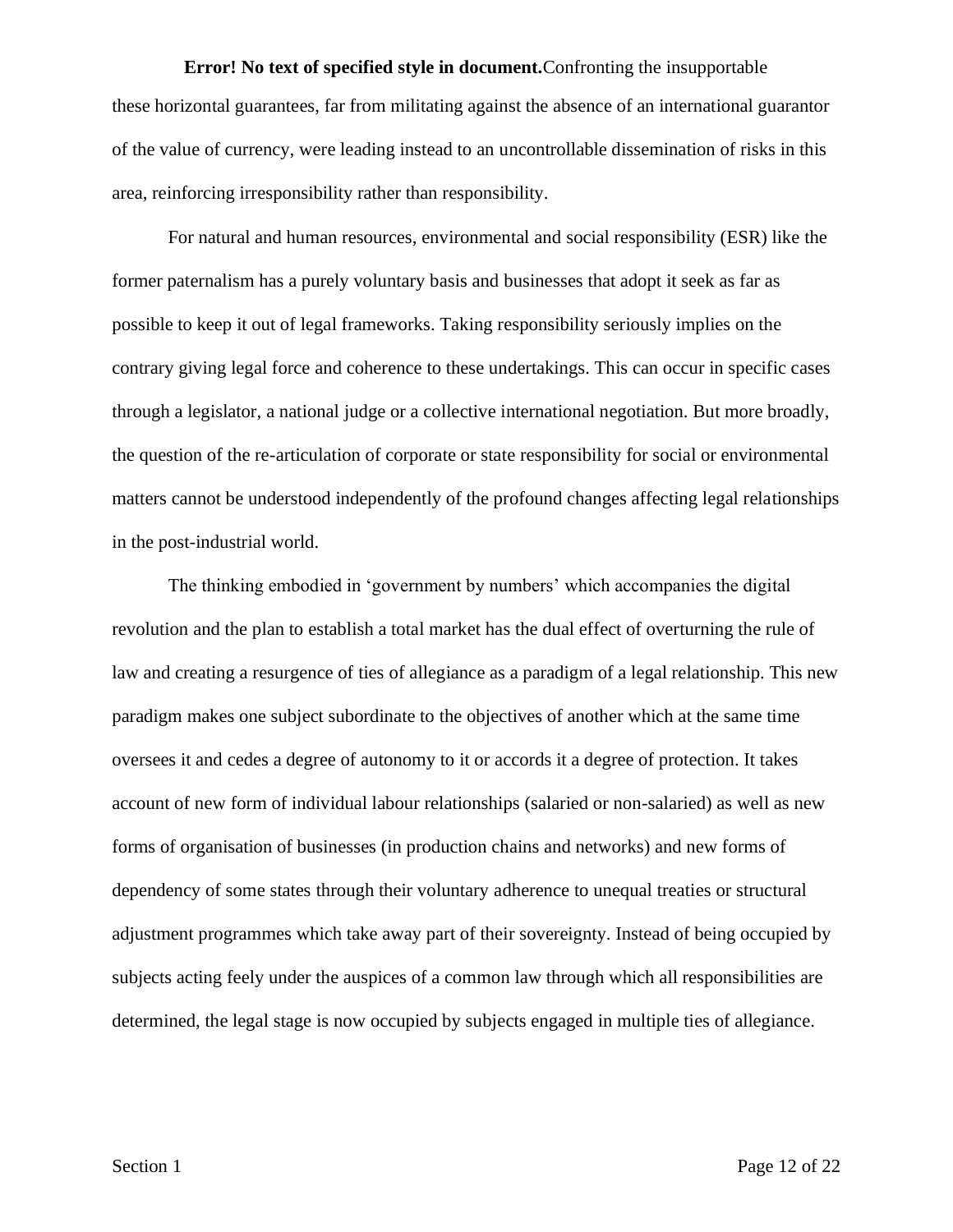#### **Error! No text of specified style in document.**Confronting the insupportable

This retreat of the law in favour of allegiances throws light on the present impasses of social, environmental and financial responsibility. The tie of allegiance allows the dominant party (the lord) to impose on the dominated party (the vassal) responsibility for decisions that the latter is obliged to take in the management of its affairs. The Guinean or Greek state will thus be held responsible for the deterioration of the health situation among their population even though this deterioration results from conditions imposed by the IMF or the Troïka. The sub-contracting business, the farmer who is a part of the agri-food industry or the subsidiary of a multinational will be judged solely responsible for the pollution or work accidents which stem from the economic conditions which are imposed on them by those they are contracted to. But the structure of the tie of allegiance also provides an insight into the means of avoiding these perverse effects. The power of control they give to the dominant party is both a right of oversight and a duty to protect the long-term interests of the dependent party. That is where the German notion of *Sorgenpflicht* is reappearing, a duty of care which includes oversight and protection, control and support. It has been rediscovered in modern law as the 'duty of care'. The evolution of the employment contract is as always a good indicator of this resurgence. The 'flexibility' now demanded of the employee calls for a corresponding duty on the employer's part to ensure the maintenance of the employee's professional skills and an obligation to provide security of earnings. The logic of a more or less long-term personal relationship thus goes beyond that of a simple exchange of services.

This evolution is not confined to employment contracts. It is seen also in networks of companies and more generally what are called relational contracts. It leads to a distribution of responsibilities through networks of dependence which rest not on obedience but rather on the workings of the entities that they link. This carries the risk of allowing those who create and

Section 1 Page 13 of 22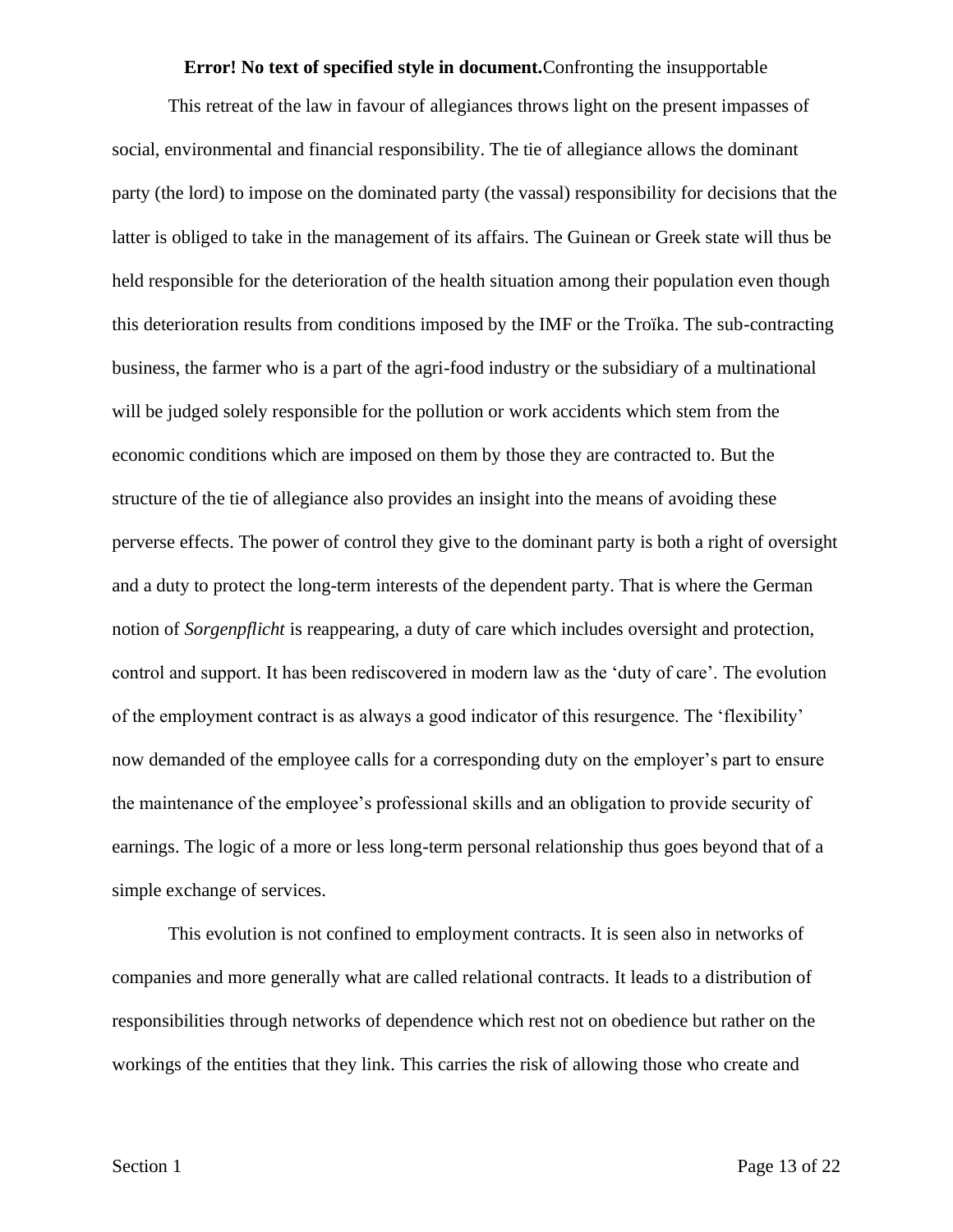**Error! No text of specified style in document.**Confronting the insupportable profit from these networks to get rid of their responsibilities by handing them over to subordinates. To confront this risk various legal instruments have arisen, which however so far lack a sound theoretical base or a coherent framework. In France the Catala bill (2005) to reform the law of obligations proposed giving this type of responsibility a broad application, envisaging that "a person who manages or organises a work activity of another person and gains economic advantage from it is responsible for the harm caused by the latter in the exercise of this activity."<sup>11</sup>

Many of these arrangements seek to 'lift the veil' of moral personality to expose the person actually responsible for the harm. They are found within the laws pertaining to competition, undeclared work, dismissals, workplace safety, expatriation of employees and the environment. In France, a similar rule was envisaged for the person "who controls the economic or capital activities of a professional in a situation of dependence even if acting independently, when the victim can establish that the harm caused is related to the exercise of control". **<sup>12</sup>**The adoption of this far-reaching proposal would have given a legal foundation to the phrase *ubi emolumentum ibi onus* (the onus should lie where the profit is) by linking the harmful consequences of an economic activity to the person who controls it or profits from it. This could potentially have been able to make French companies accountable in the Rana Plaza**<sup>13</sup>** disaster. Parliament held back at the time because of the threat of production moving abroad, but the idea resurfaces from time to time, most recently in the form of a bill on the duty of care of parent companies.

At the end of the nineteenth century, it was the judge who, confronted with the inaction of the legislator, first discovered the founding principles of the responsibility for things. And today still, the judge could find responses to the new questions raised by the ties of allegiance in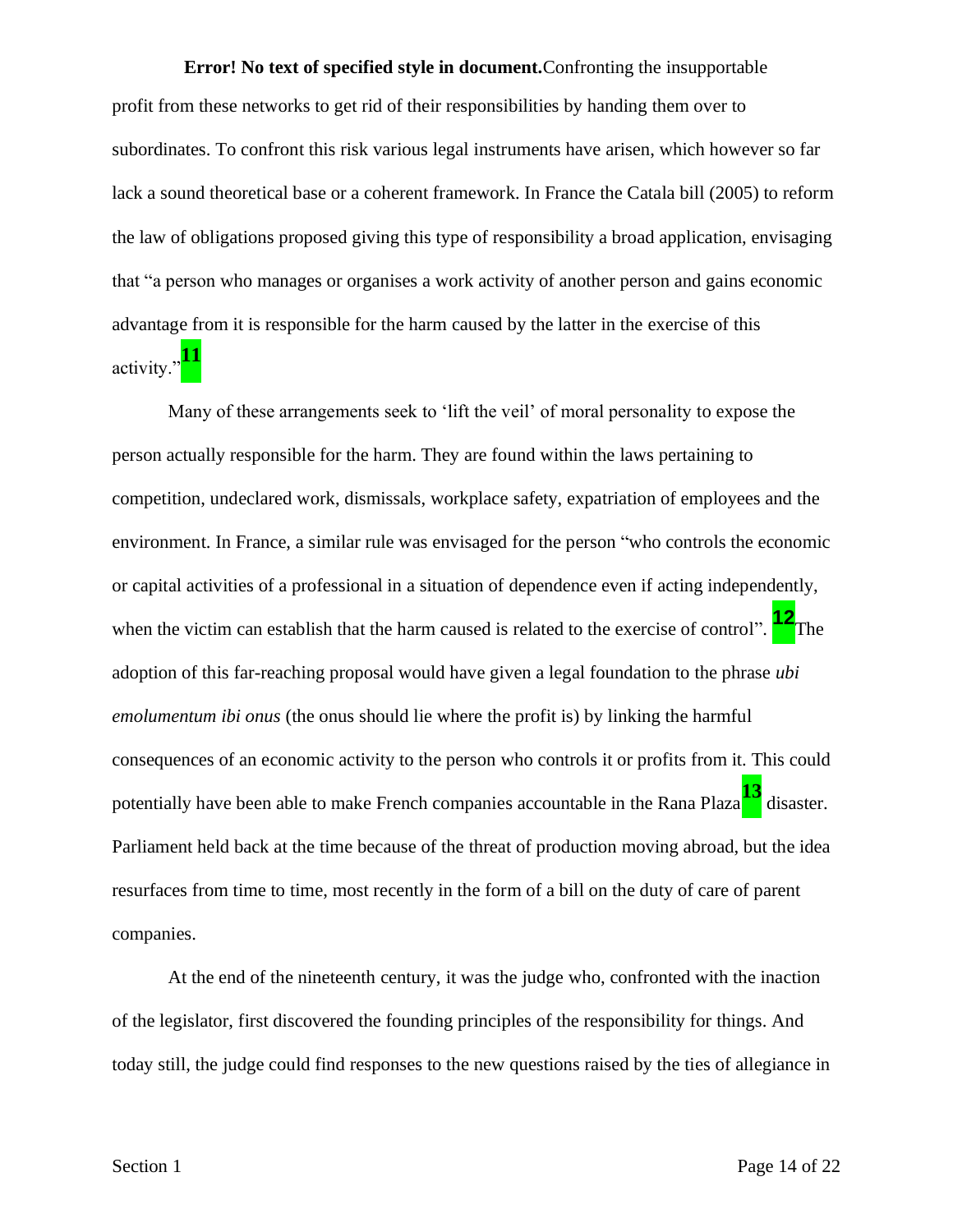**Error! No text of specified style in document.**Confronting the insupportable the law of responsibility. Following the model of 'tenure-service', these ties combine real and personal elements. A dominant party cedes to a subservient party the use of a good (the real element) accompanied by the obligation to achieve objectives stipulated by the dominant party (the personal element). Allegiance thus combines techniques of concession with subservience of persons. The refinement of the notion of guardian in respect of civil liability should allow a fair distribution of responsibilities in the case of concessions of things while the general principle of responsibility for others should allow the same in the case of the subservience of persons.

The responsibility for things creates as yet under-utilised possibilities for lifting the veil of moral responsibility in case of transfer of guardianship. The Court of Cassation concluded for the first time in 1993 that the owner of the thing, even though it had been entrusted to a third party, does not cease to be responsible for it unless it is established that the party has itself been given the means of prevention for the harm it could cause. The case concerned pollution of water caused by barley waste which was dumped by the business entrusted with the demolition and removal of an industrial building belonging to the company La Malterie de Moselle. The Court of Cassation found the latter responsible, holding that the company:

could not be unaware in its professional quality, of the risk presented by barley, a substance which may undergo a dangerous fermentation and had not drawn this to the attention of the company [tasked with its removal] to the risk that could not reasonably have been assumed to exist, from which it followed that La Malterie de Moselle had retained guardianship of the thing, which had caused the harm.**<sup>14</sup>**

This general rule enables the seeking out of the responsibility of the person who has the knowledge and the power to prevent the harm. It involves all forms of allegiance where a subservient party is granted some authority along with the guardianship of dangerous things. It could also notably be applicable to intellectual property, where the distinction in medieval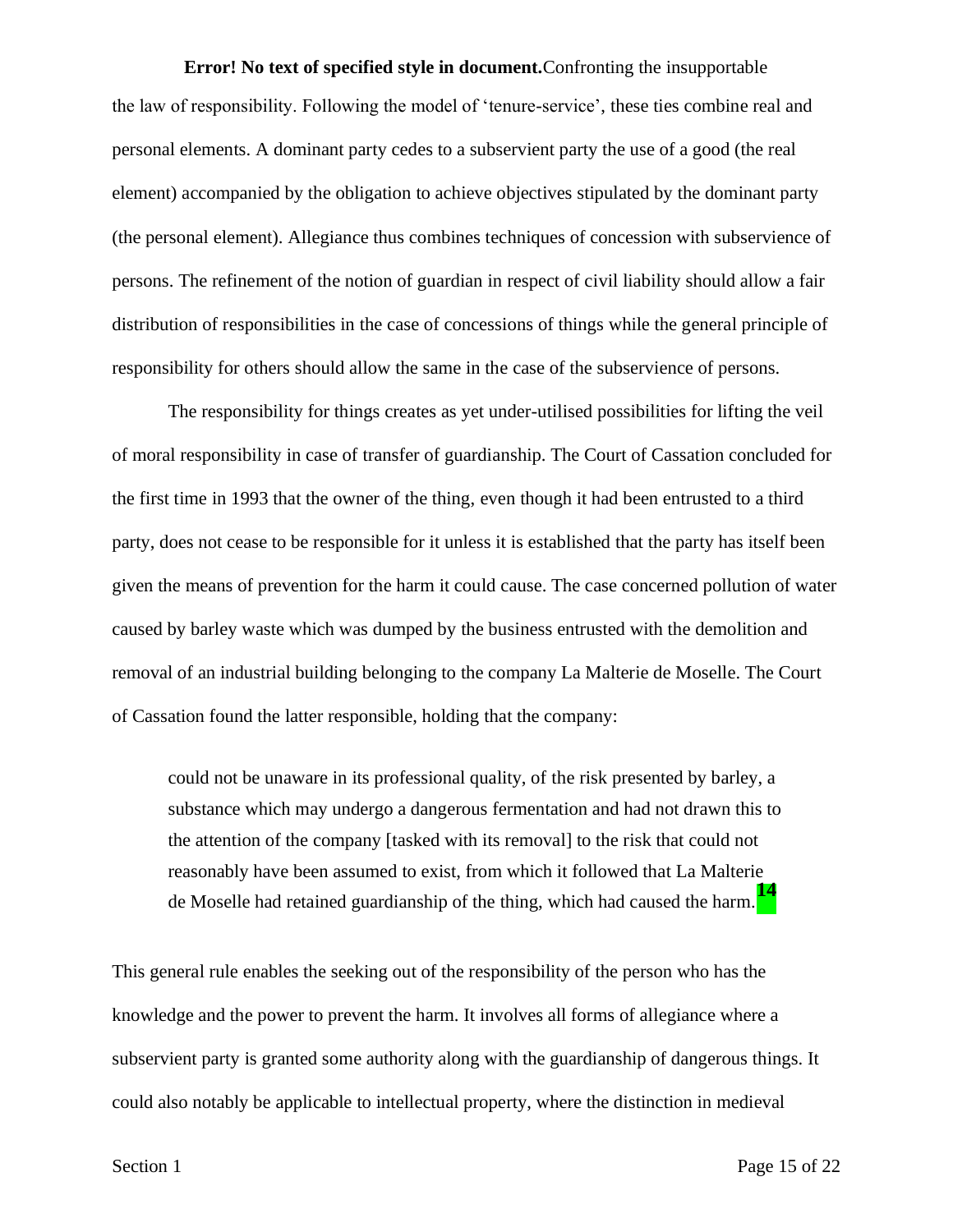**Error! No text of specified style in document.**Confronting the insupportable property law between an eminent domain which retains the intellectual property and a domain of utility devolved to the owner of the thing could apply. The result is to create between the two parties a bond of allegiance, since the possessor can only make use of their good under conditions and limits that have been ceded to it and which accompany the thing no matter in whose hands it is. The appropriately named operating systems of computers provide us with the everyday experience of dependence of this type with respect to the IT giants which have given us the use of them. Another example with broad implications is that of genetically modified organisms (GMOs) sold by their manufacturers to farmers who then are placed into a long-term relationship of allegiance towards them. In these various circumstances, one should consider that the owners of the intellectual property remain the guardians and thus the responsible entities for the products that they bring to market. Such an objective possibility should be incurred, each time that the intellectual property goes hand in hand with the technological know-how of the object that is marketed. The responsibility for defective goods as it is today regulated by European law**<sup>15</sup>** is a particular case of this general principle of the objective responsibility of the guardian. Thus the principle should be applicable in cases where, as in the 1993 judgment by the Court of Cassation, the conditions for its effective application of the directive are not met.

Thus many tools exist for the establishment of responsibility of those who put dangerous goods into circulation, for example the creators of financial products, especially so-called structured products, whose explosive dimension was revealed in 2008. The idea of applying responsibility for defective products to them was put forward by Jean-Francois Gayraud, a police superintendent specialised in financial crime. It is particularly interesting because there is no reason that this type of product should escape the reach of the European directive, according to which "A product is defective when it does not offer the degree of safety that one could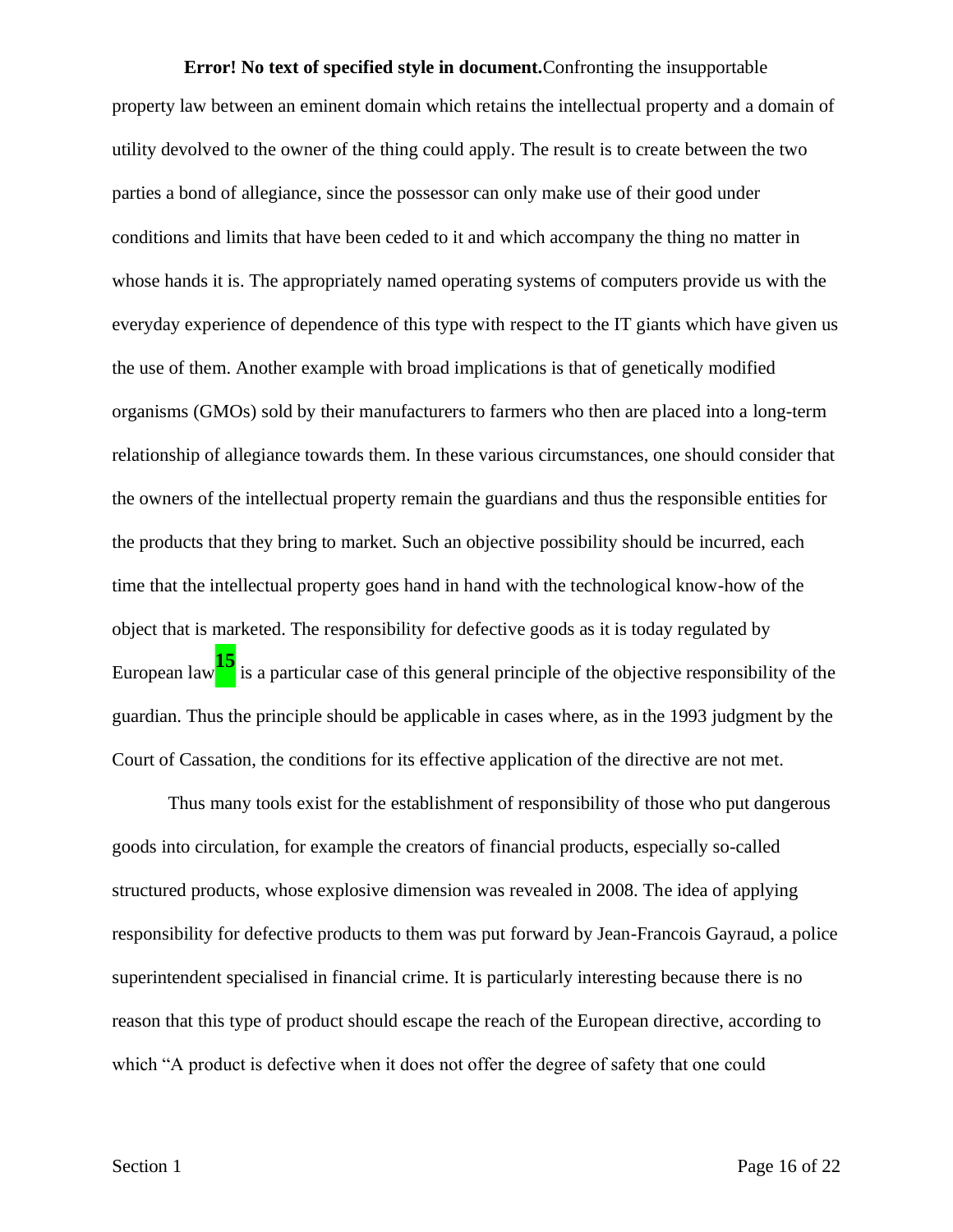**Error! No text of specified style in document.**Confronting the insupportable legitimately expect".<sup>16</sup> It could however be argued (and the financial institutions concerned would not hesitate to do so) that the directive only covers bodily harm, or harm caused by something other than the product itself, which would risk excluding purely financial harm. Assuming that they were outside the coverage of the directive, another possibility would be to make use of responsibility of the originators of financial products under the principle of 'guardianship of the structure', which unlike guardianship of behaviour is not necessarily transferred with the ownership of the good. The notion of 'guardian of the structure' also has the advantage of putting into practice an active conception of responsibility as an obligation to act in a responsible manner, and not solely an obligation to repair harm once it has occurred.

Secondly, *responsibility for actions of others* [vicarious liability] offers the means of a fair division of responsibilities within a relationship of allegiance. As it did a century earlier for responsibility for things, the Court of Cassation upheld in 1991 in paragraph 1 of article 1384 of the Civil Code a general principle of responsibility for actions of others. It is also a strict liability, from which an entity cannot be exonerated by proving that it has committed no fault. The reach of this general principle has not yet been fully established by case law. Originally, it was limited to institutions in charge of organising and controlling on a *permanent basis* the *living conditions* of others (in practice minors and the disabled). But these references to the permanence of living conditions have disappeared from subsequent jurisprudence which has laid this responsibility on associations – mostly sporting – who on a professional basis take on the organisation, direction and control of the activities of their members.

The power of organisation, direction and control is thus the source of vicarious liability for actions of others which goes beyond special cases already recognised by the law (i.e. the responsibility for actions by one's agents, children or pupils). As has been pointed out earlier, the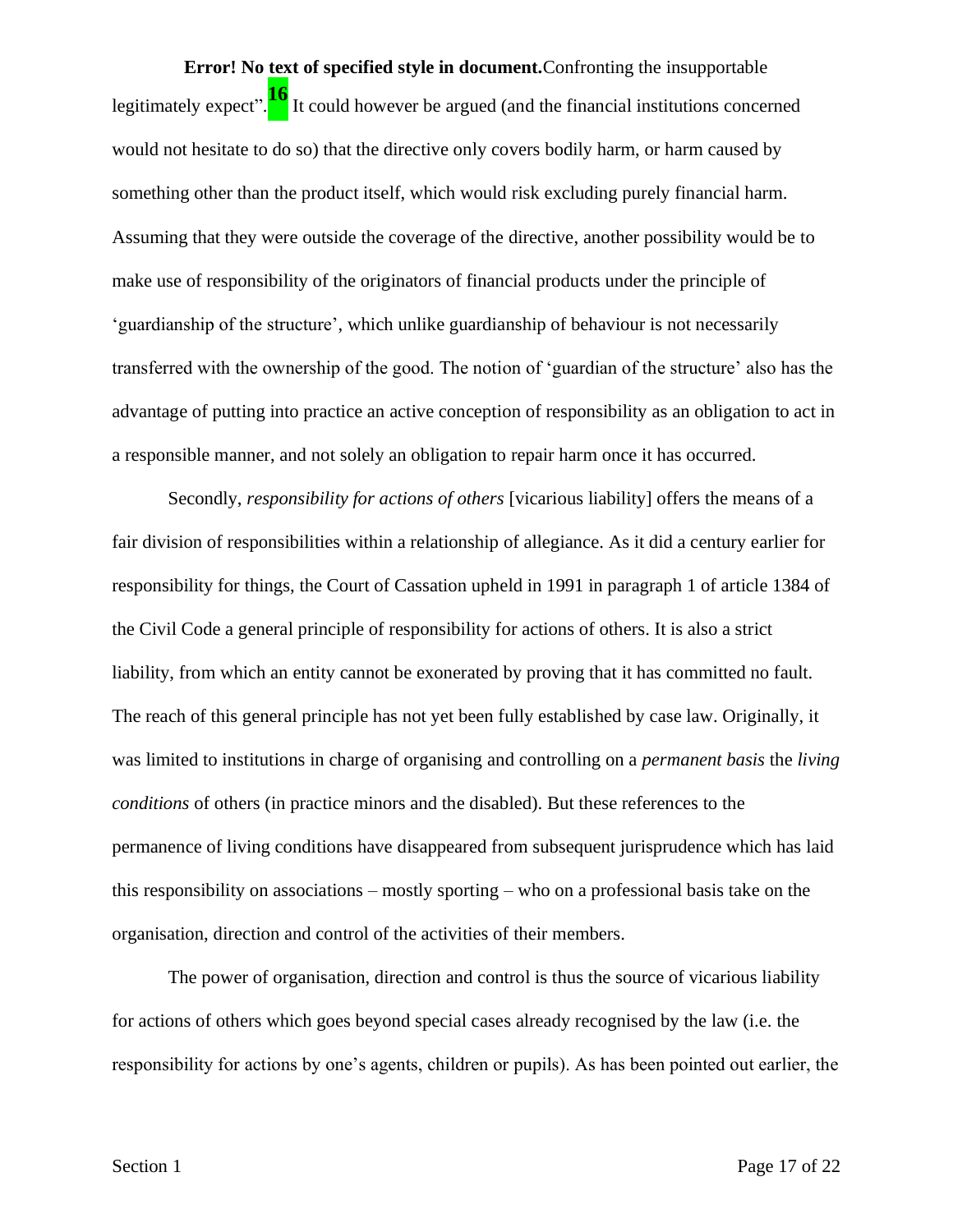**Error! No text of specified style in document.**Confronting the insupportable emergence of this general principle responds to the necessity of repairing harm that results from the degree of freedom granted to those persons through whom authority is exercised. This consideration could be applied fully to the ties of allegiance that are woven in the economic sphere. They imply the exercise of control by a dominant entity, a degree of autonomy granted to the subordinate entities and a distribution of risks. The holding or ownership of the material means of production is conferred on subsidiaries, suppliers or sub-contractors. That means managers operating with degrees of autonomy within an organisation that they do not control, but rather which controls them. The way of understanding these ties and organising them in networks is central to the new forms of organisation of major companies whose value is less dependent on the material ownership of the means of production than on the conception and oversight over the information systems that determine the structure of these networks. A source of value for the business, this articulation of networks of allegiance also gives rise to new type of risks – *organisational risks* stemming from the dilution of responsibilities down through the value chain.

In this way, the potential of the general principle of vicarious liability can be better understood. Responsibility for the actions of agents reflects integrated and hierarchical systems whose members must obey the orders that they receive. In such systems, typical of the Fordist industrial world, the responsibility fell to managers and led to the civil immunity of their agents in the exercising of their functions. Unlike the latter, ties of allegiance introduce a degree of freedom of operators. This freedom is codified and monitored but it is still freedom, which thus takes away a necessary share of responsibility from each operator bound up in the network of allegiance. When harm has been determined to be imputable exclusively to one or the other, there is no need to mobilise vicarious liability. But it is different when the harm has wholly or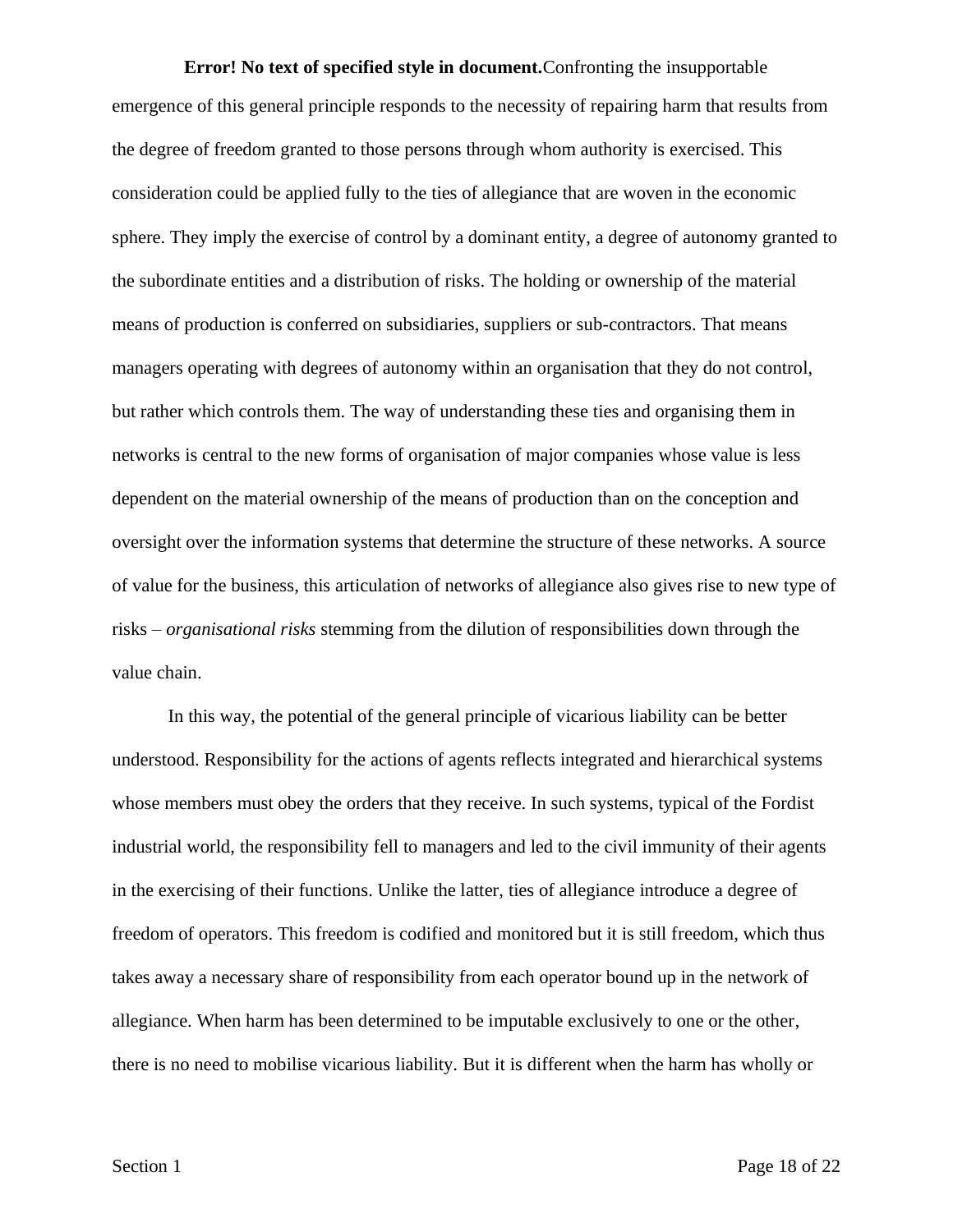**Error! No text of specified style in document.**Confronting the insupportable partly been attributable to the overall conception and coordination of the supply, manufacturing or distribution system as a whole. In such circumstances, which applied in the Rana Plaza case, the manifest fault of one of the members of the production system (the Bangladeshi garment manufacturer) does not absolve from their responsibilities the major companies which organised the system (i.e. the leading US and European brands).

The case may also arise that no individual responsibility can be attributed because the harm results from an inherent risk in the organisation of the activity. It was a case of this type that led to the widening the perimeter of the general principle of vicarious liability – the case of a rugby match that led to the death of one of the players not being attributable to one identified player; the responsibility of the club was found to be involved. There is no need to refer to game theory or sporting metaphors in vogue in managementspeak to understand that a multinational company which has organised a value chain to win market share is in a similar situation. It should be judged responsible for harm caused by the organisation when it cannot be exclusively imputable to any one link in the chain. In other words, the general principle of vicarious liability is an appropriate response to the specific risks engendered by these new forms of allegiancebased organisations. When the existence of these risks cannot be imputable to the sole fault of the subsidiary, supplier or sub-contractor of a dominant enterprise, the latter thus should in principle be fully or jointly liable. And it should be the same in the case where a country's economic policy has become subject to control by international institutions such as the IMF or the Troïka.

(. . .) It is thus possible to affirm that there is no lack of legal instruments for 'taking responsibility seriously'. The true difficulties lie elsewhere: in the crushing weight of the economic ideology that leads judges and legislators to think that any far-reaching initiative

Section 1 Page 19 of 22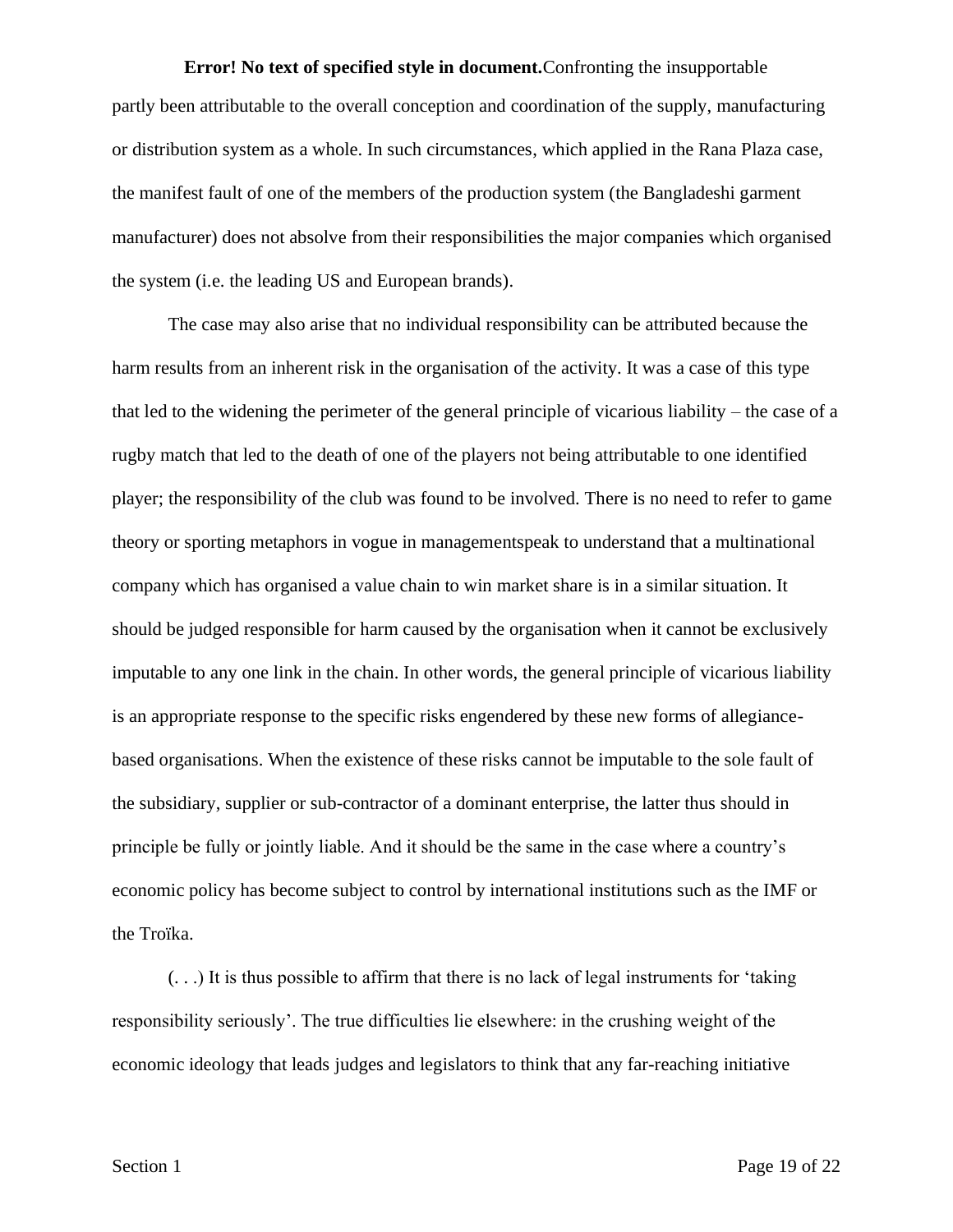**Error! No text of specified style in document.**Confronting the insupportable would risk harming their country's comparative advantage on a global stage dominated by law shopping. Or, in the strength of the illusions maintained by the ideology of the total market which taking the earth, work and currency as commodities like any others is fated sooner or later to come up against its catastrophic limit. As Paul Valéry pointed out:

Society lives by illusions. Every society is a sort of collective dream. These illusions become dangerous when they no longer create illusion. The awakening from this kind of dream is a nightmare.**<sup>17</sup>**

To avoid the illusions of globalisation and the total market turning into a nightmare, we need to break away from what Karl Polyani called the 'economic solipsism'. This would require of law the regulation of financial markets and making the free circulation of capital and goods subject to social and economic conditions. As the century-long experience of the International Labour Organization shows, it is a vain hope that all states in the world might agree on ambitious international rules respected by all. But it is realistic to think that some states, determined to respect within their territory strict labour and environmental laws, would make access to their markets conditional on respecting a similar level, thereby encouraging a movement of positive emulation. There are resources in the law which would enable the replacement of the globalisation juggernaut by a *mondialisation* which respects the diversity of people and of the conditions under which they live out their lives.

### **Notes**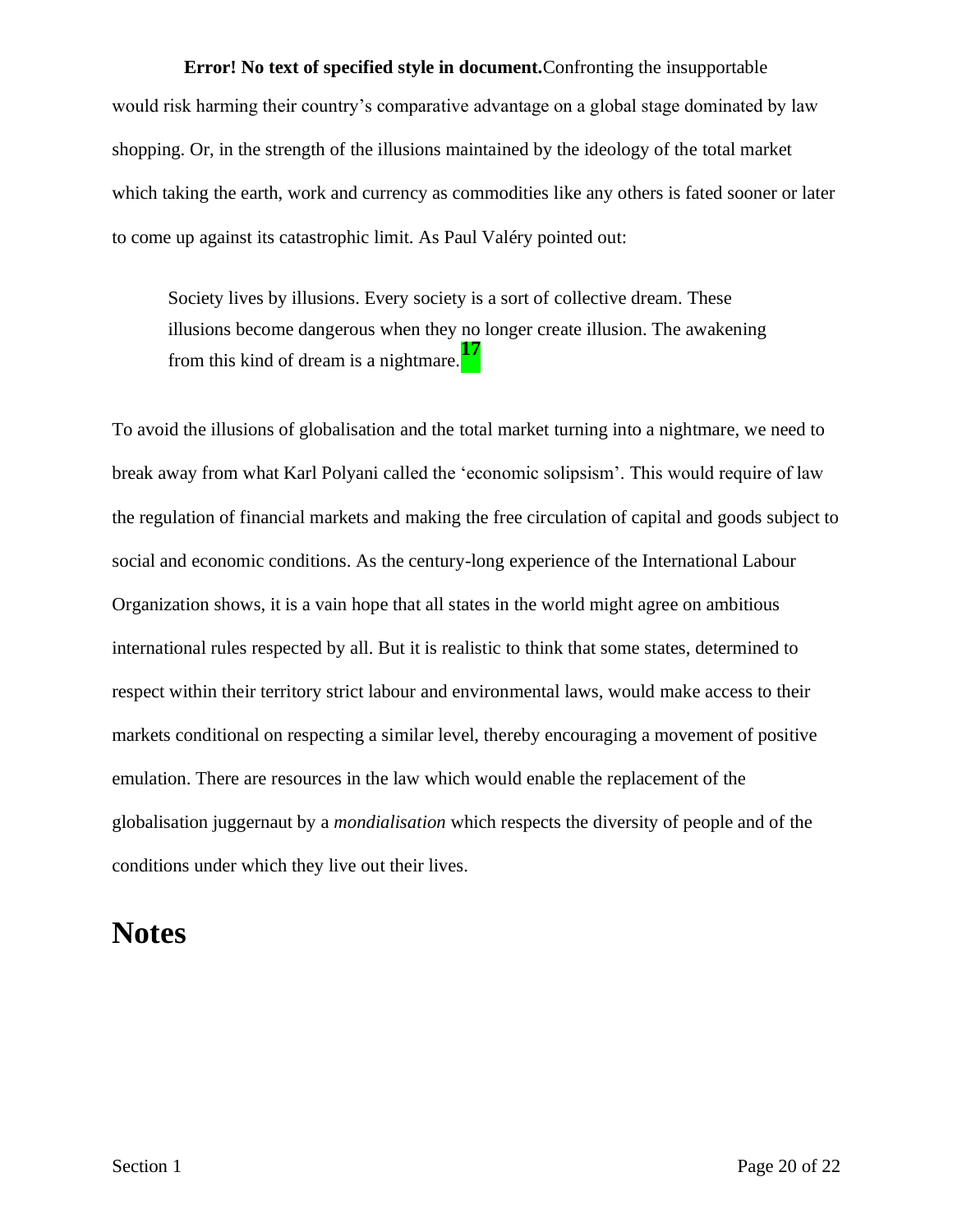**1** This originally appeared in French as the introduction to *Prendre la responsabilité au sérieux*, Alain Supiot, Mireille Delmas-Marty (eds) Presses Universitaires de France 2015. It is translated and reproduced here by kind permission of the author Alain Supiot.

Robert Surcouf (1773–1827).

**2**

**3**

The notion of *patronat* comes from Roman law, where it designated the obligations that tied a freed slave to his former master, the one who had given him a place in civil life and whose name he now carried.

**4** Preamble to the ILO Constitution (1919), reaffirmed by the Philadelphia Declaration (1944). **5** The concept is inspired by the title of the well-known work by Ronald Dworkin. Ronald

Dworkin *Taking Rights Seriously* (Harvard University Press, Cambridge, MA, 1978).

- **6** In this and following paragraphs, Alain Supiot summarises and synthesises the content of the book to which this chapter was an introduction( see note 1 ). In order to retain the flow of the argument, references to sections of the original publication have been retained here.
- **7** (Translator's note) There is no separate English translation of this term which is usually simply rendered by 'globalisation'. The difference as explained by the author is that *globalisation's* focus is 'the uniformisation of the world as a total market'. *Mondialisation* puts the emphasis on 'a world made liveable through the intelligence and diversity of civilisations and of their growing interdependence'. It is thus a much broader concept than globalisation, which is restricted to the economic sphere. In order to maintain the distinction in the translation, the term *mondialisation* will be used as in the original.

**8** ee note 6